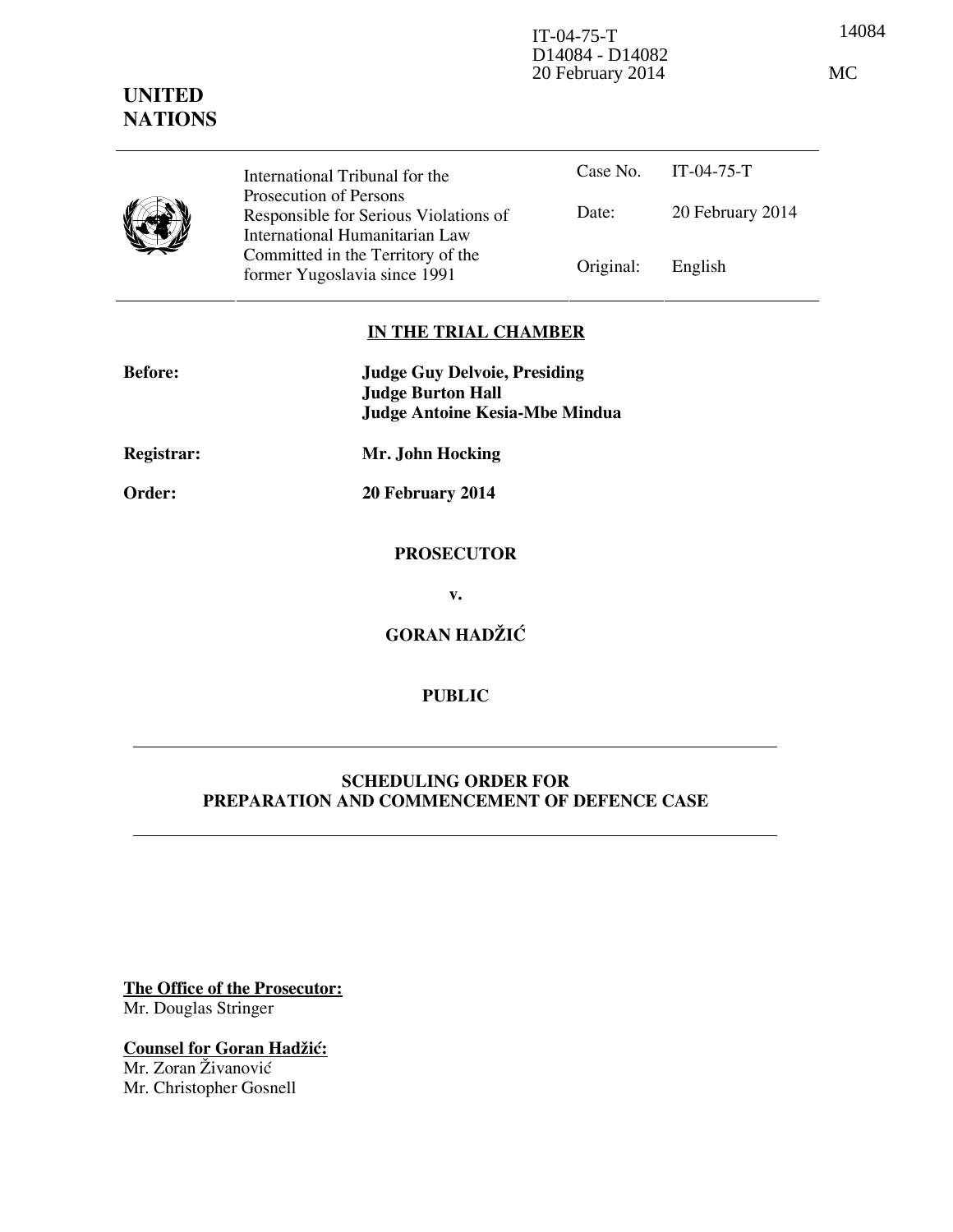1. **THIS TRIAL CHAMBER** of the International Tribunal for the Prosecution of Persons Responsible for Serious Violations of International Humanitarian Law Committed in the Territory of the former Yugoslavia since 1991 ("Tribunal") hereby issues this scheduling order in relation to the forthcoming Defence case.

2. The Trial Chamber recalls that—in its "Order on Close of Prosecution Case-in-Chief, Rule 98 *bis* Proceedings, and Preparation and Commencement of Defence Case", issued on 18 July 2013 ("18 July Order")—it was decided that the Defence case would commence four months after the Trial Chamber's decision on the Defence's Rule 98 *bis* motion, in the event that the motion does not result in a full acquittal.<sup>1</sup> On 20 February 2014, the Chamber issued its decision on the motion and did not issue a judgement of full acquittal.<sup>2</sup> The Trial Chamber further recalls that it has determined that the Defence must comply with its various pre-Defence case responsibilities at least six weeks prior to the commencement of its case.<sup>3</sup> The Trial Chamber therefore finds it appropriate to set the dates for the preparation and commencement of the Defence case.

3. The Chamber reminds the parties that the "Order on Guidelines for Procedure for Conduct of Trial", issued on 4 October 2012, applies to the Defence case. In this regard, the Defence is reminded that motions for the admission of Rule 92 *ter* statements should be submitted to the Chamber at least six weeks prior to witnesses taking the stand.<sup>4</sup>

4. Accordingly, the Trial Chamber, pursuant to Articles 20 and 21 of the Statute of the Tribunal and Rules 54, 54 *bis,* 65 *bis,* 65 *ter,* 67, 69, 70, 73 *ter,* 75, 84, 85, 92 *bis,* 92 *ter,* 92 *quater,*  94, and 94 *bis*, hereby **ORDERS** as follows:

- (a) The Defence case shall commence on Tuesday, 24 June 2014.
- (b) A pre-defence conference will be held on Tuesday, 17 June 2014 at a time and location to be determined.
- (c) A Rule 65 *ter* conference will be held on Tuesday, 29 April 2014 at a time and location to be determined.
- (d) By no later than Tuesday, 13 May 2014, the Defence shall fulfil all pre-Defence case responsibilities as set out in paragraph 12(f)–(g) of the 18 July Order.

 $\overline{a}$ 

<sup>1</sup> Order on Close of Prosecution Case-in-Chief, Rule 98 *bis* Proceedings, and Preparation and Commencement of Defence Case, 18 July 2013 ("18 July Order"), paras 10, 12(e).

<sup>2</sup> Hearing, 20 February 2014.

 $3$  18 July Order, para. 12(f).

<sup>&</sup>lt;sup>4</sup> Order on Guidelines for Procedure for Conduct of Trial, 4 October 2012, Annex, para. 20. The Chamber considers such Rule 92 *ter* motions sufficient to fulfil the Defence's disclosure obligations under Rule 67(A)(ii).